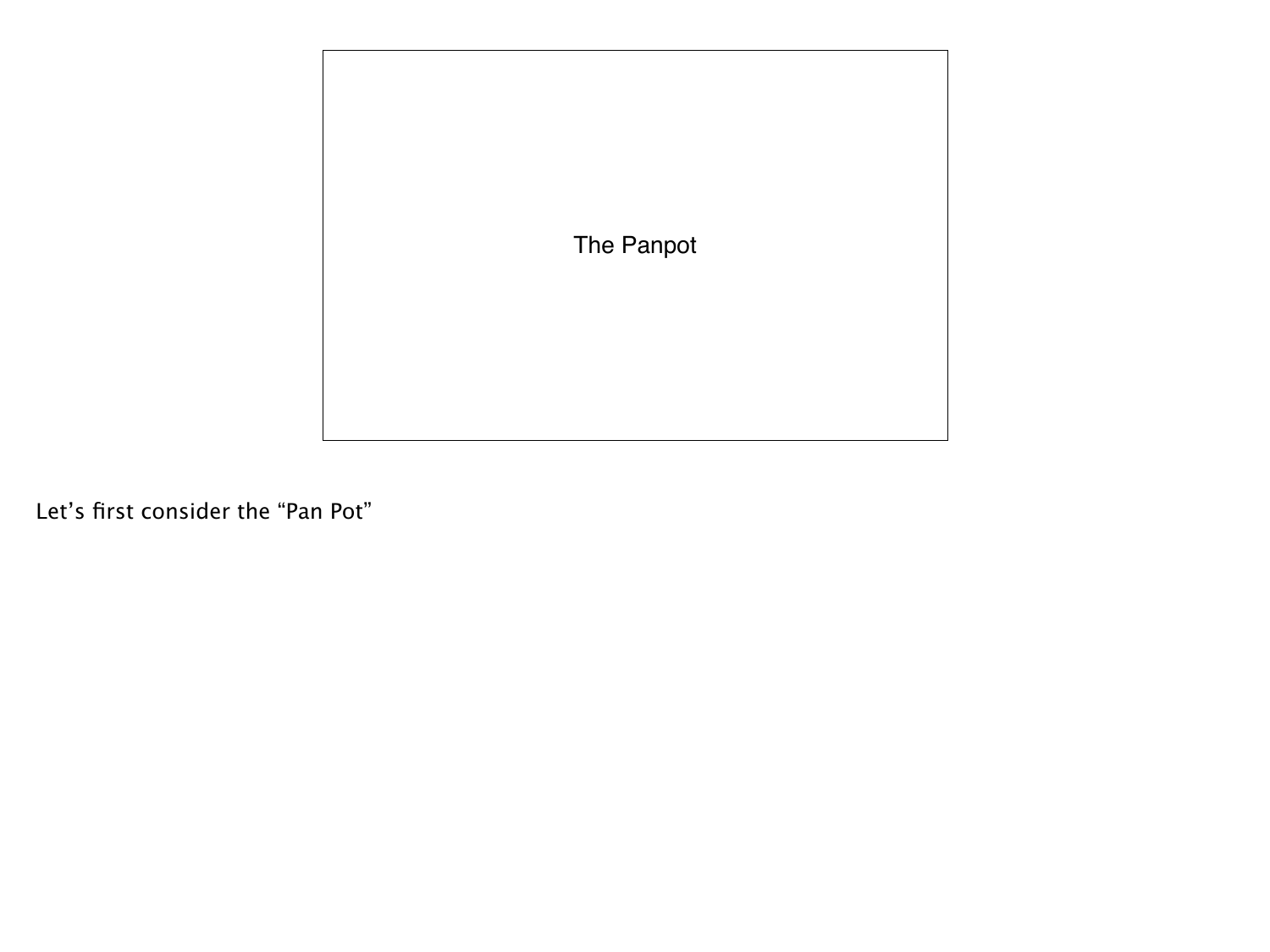

How does it work? Virtual Center Loudspeaker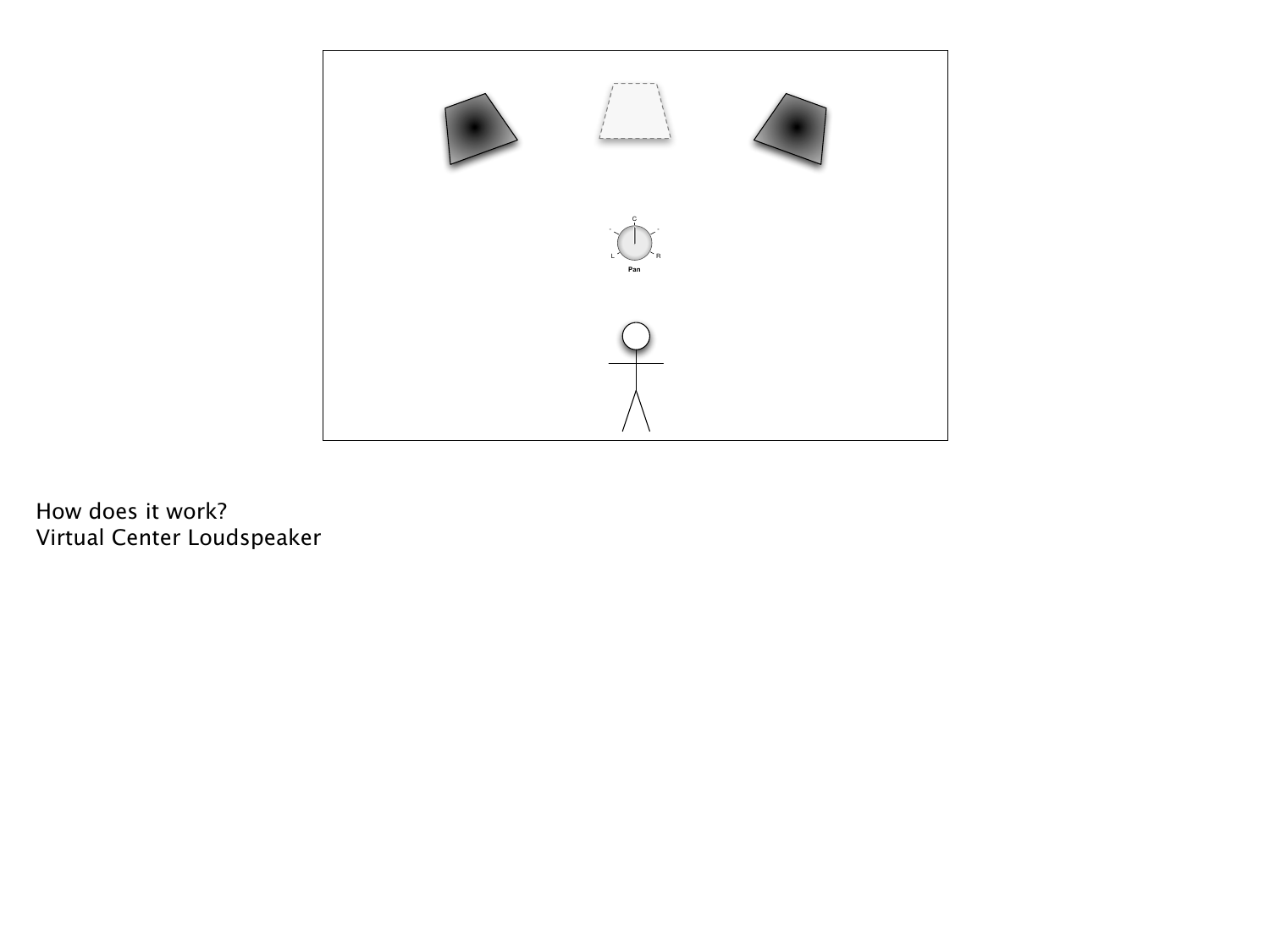

 $L + R = 100\%$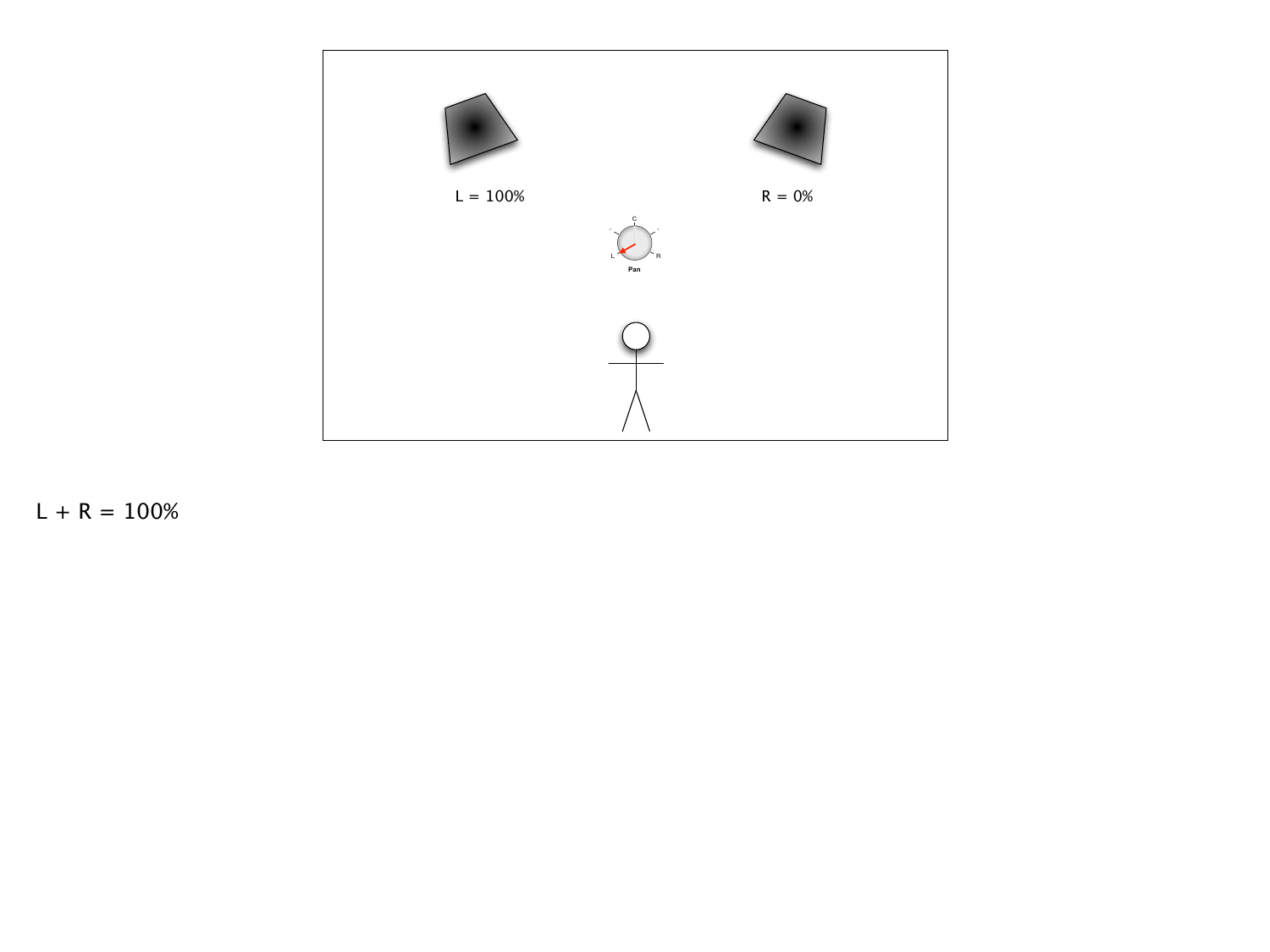

 $L + R = 100\%$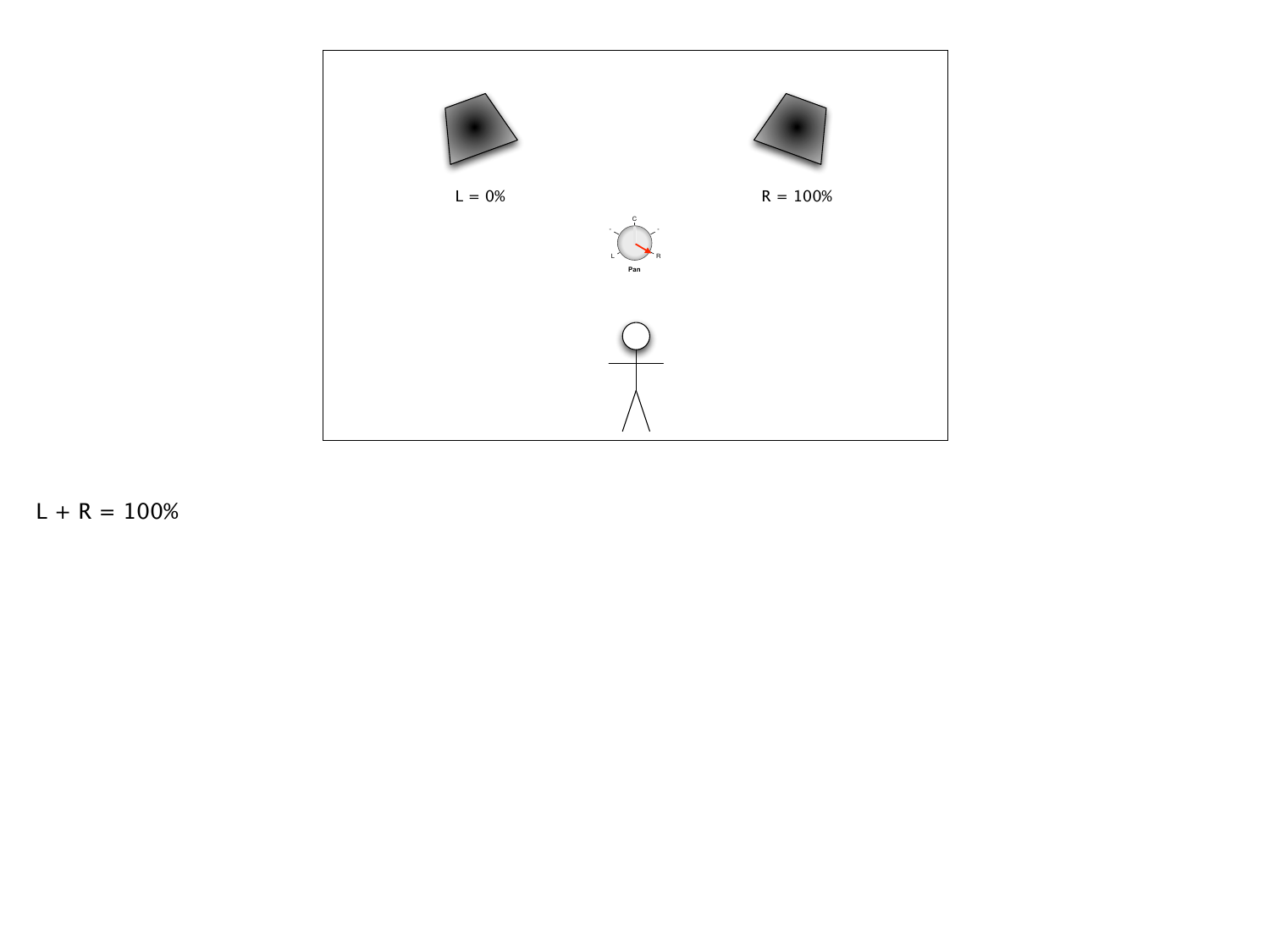

## $L + R = 100\%...$

the perceived intensity of two or more sounds played together is proportional to the square root of the sum of the squares of the individual amplitudes: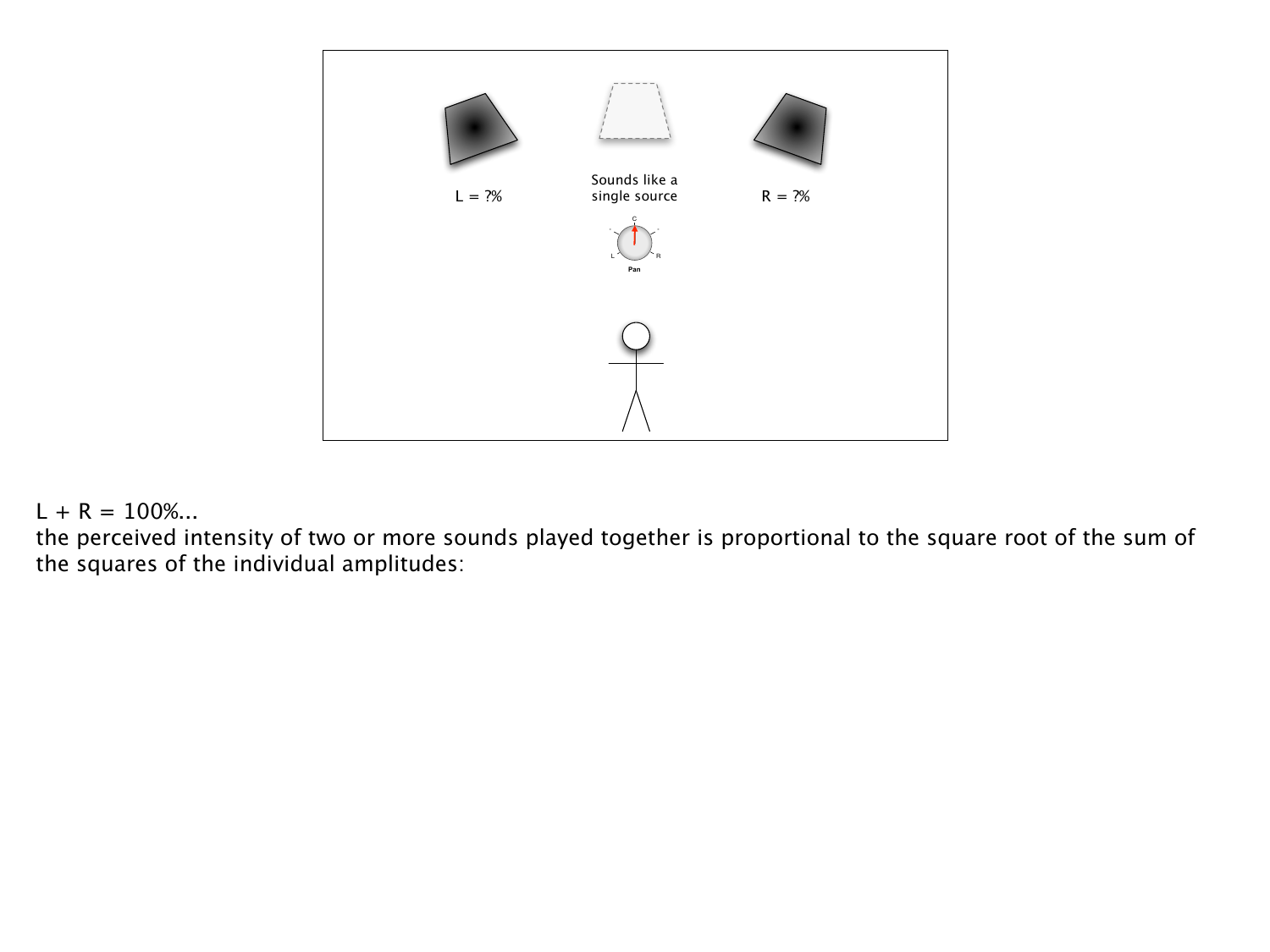

the perceived intensity of two or more sounds played together is proportional to the square of the sum of the squares of the individual amplitudes:

Equal Sound Power needed so that when we pan to the center we get the same perceived sound level as we do from one loudspeaker.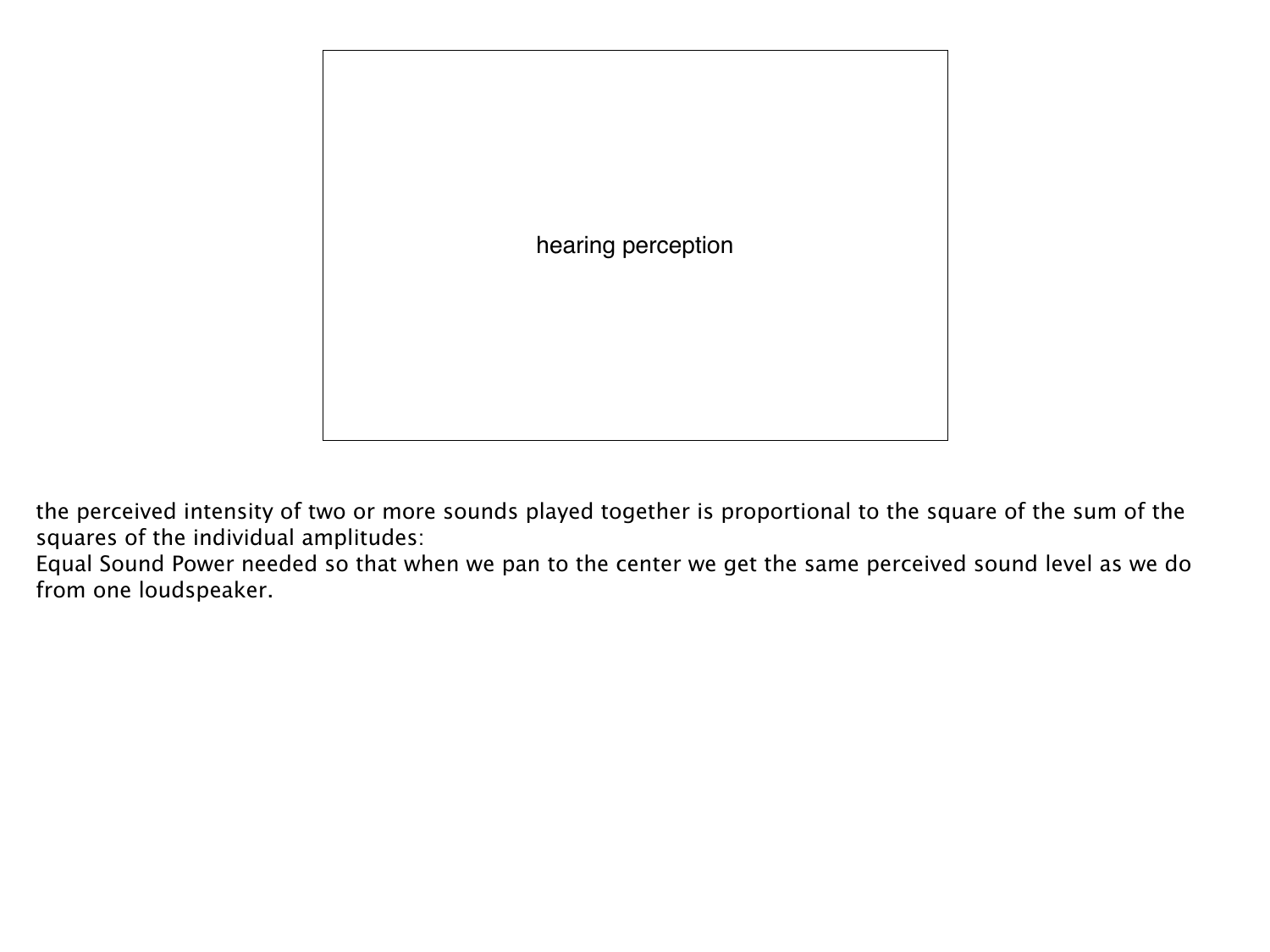

The perceived intensity of two or more sounds played together is proportional to the square root of the sum of the squares of the individual amplitudes: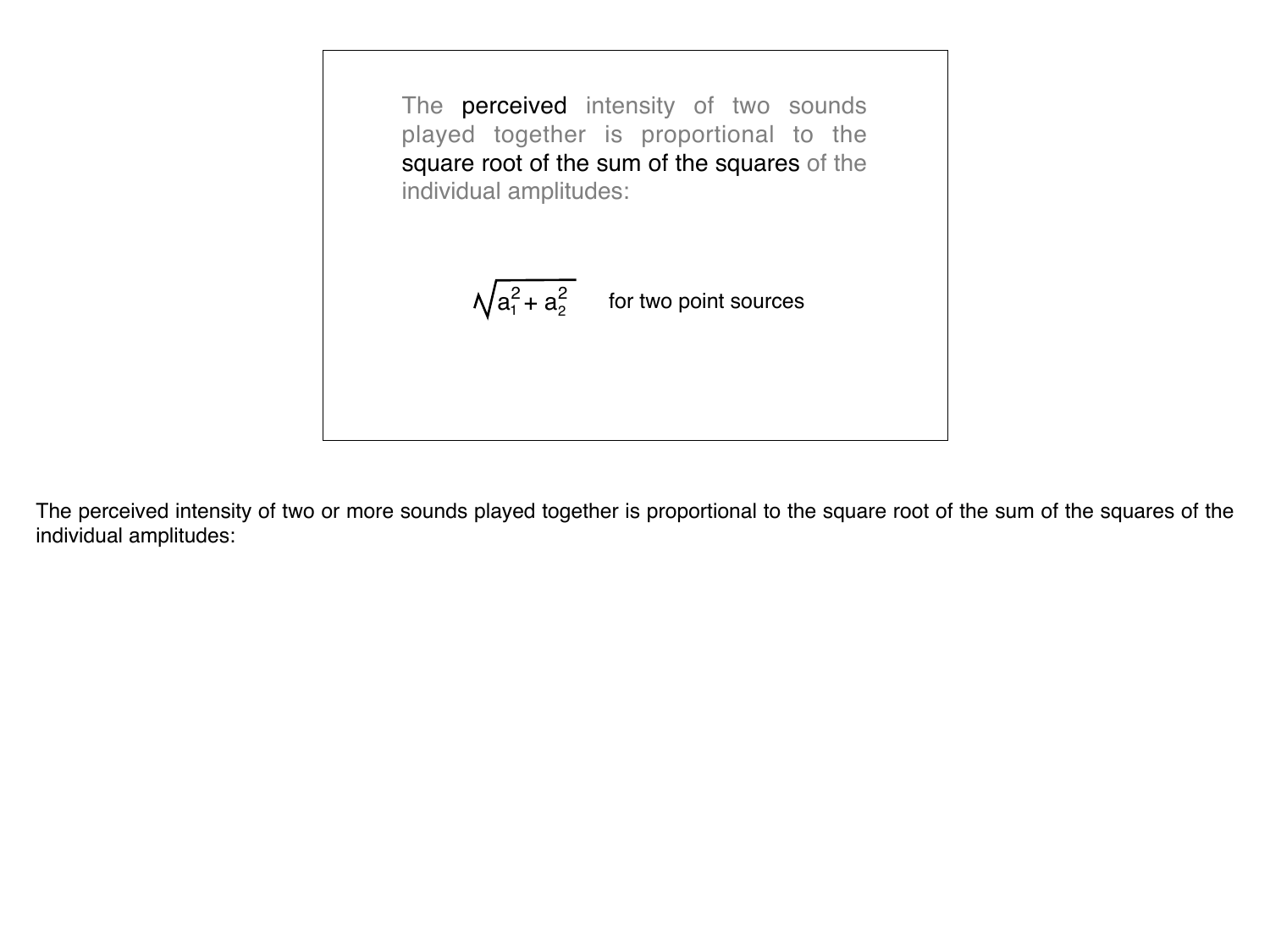

Equal Sound Power is needed so that when we pan to the center we get the same perceived sound level as we do from one loudspeaker.

http://images.google.com/imgres?imgurl=http://www.drawingcoach.com/image-files/ear\_drawing\_1.jpg&imgrefurl=http://www.drawingcoach.com/drawing-realisticears.html&usg=\_\_bTas3jhEHYQGthKejcVRKcEWptc=&h=419&w=300&sz=22&hl=en&start=2&itbs=1&tbnid=WrSfxozBUhUapM:&tbnh=125&tbnw=89&prev=/ images%3Fq%3Dears%26gbv%3D2%26hl%3Den%26safe%3Dof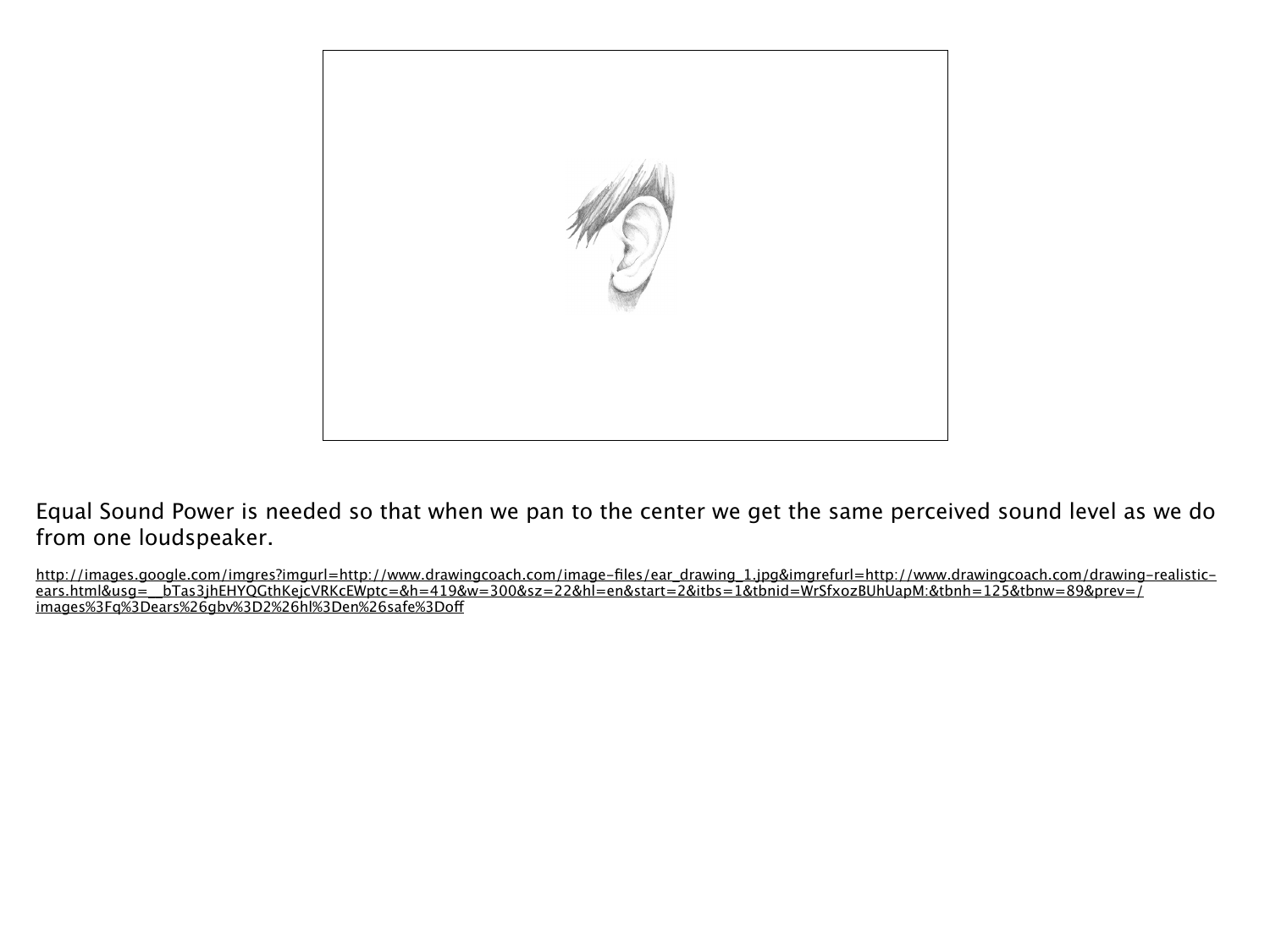

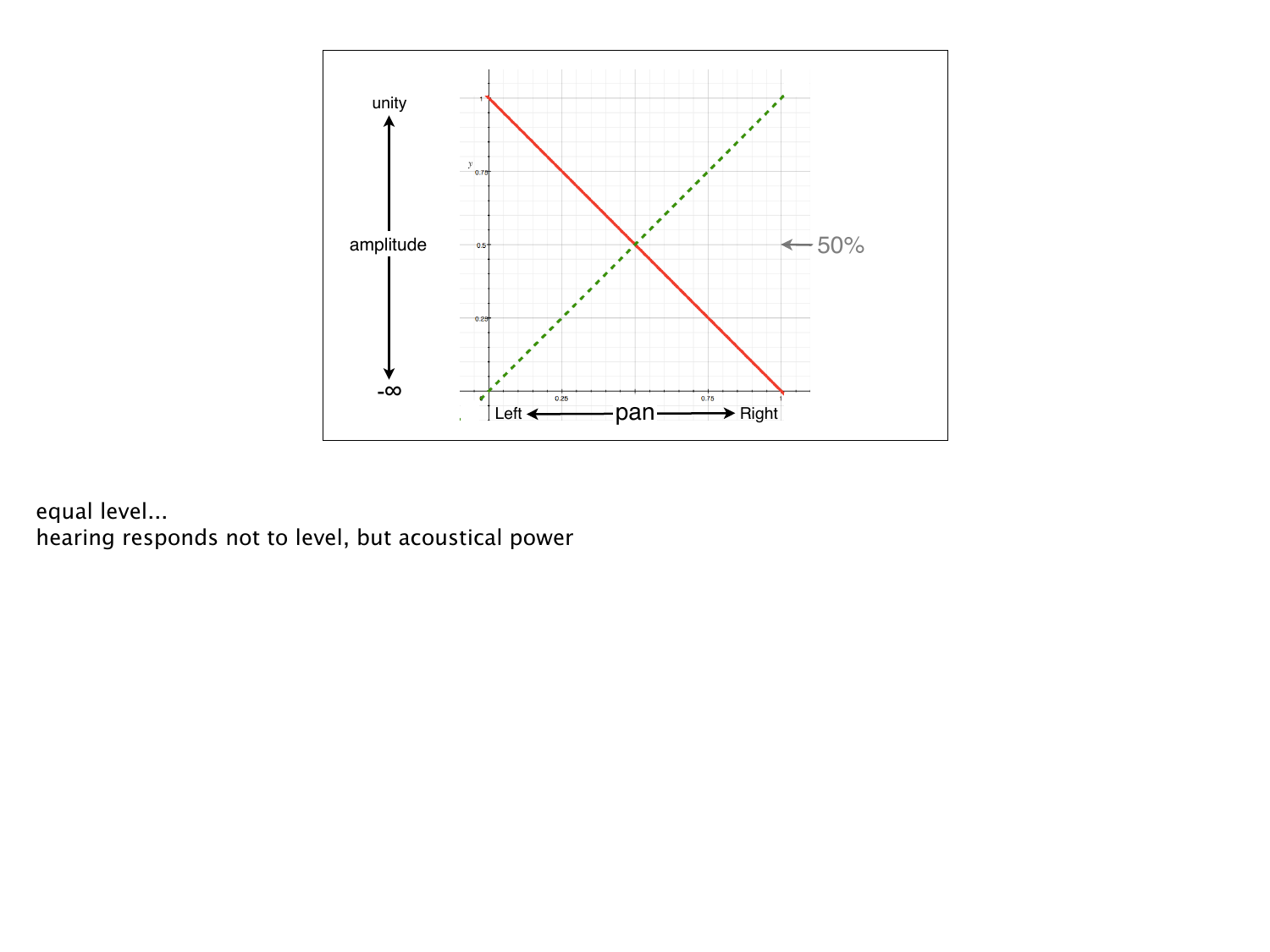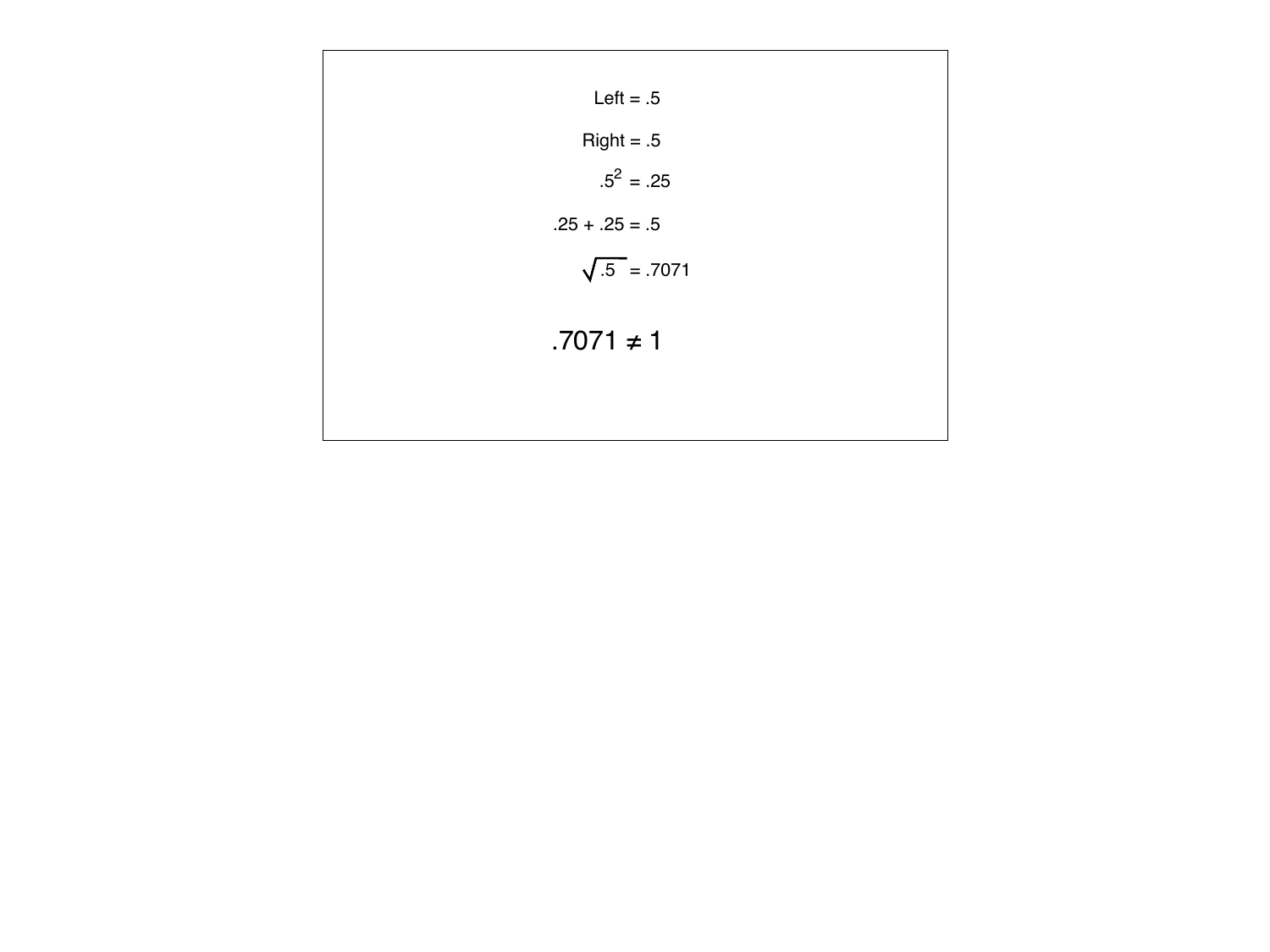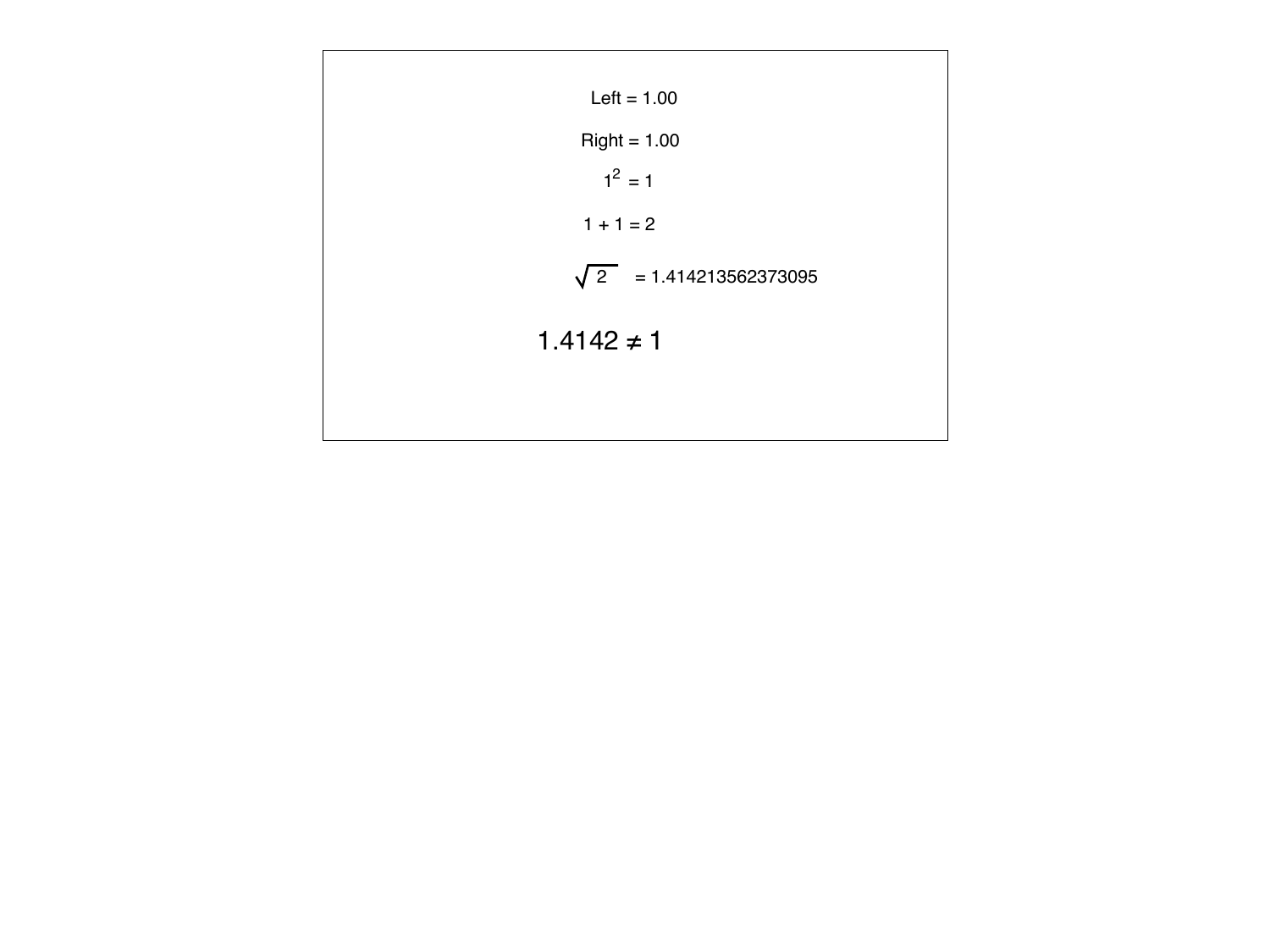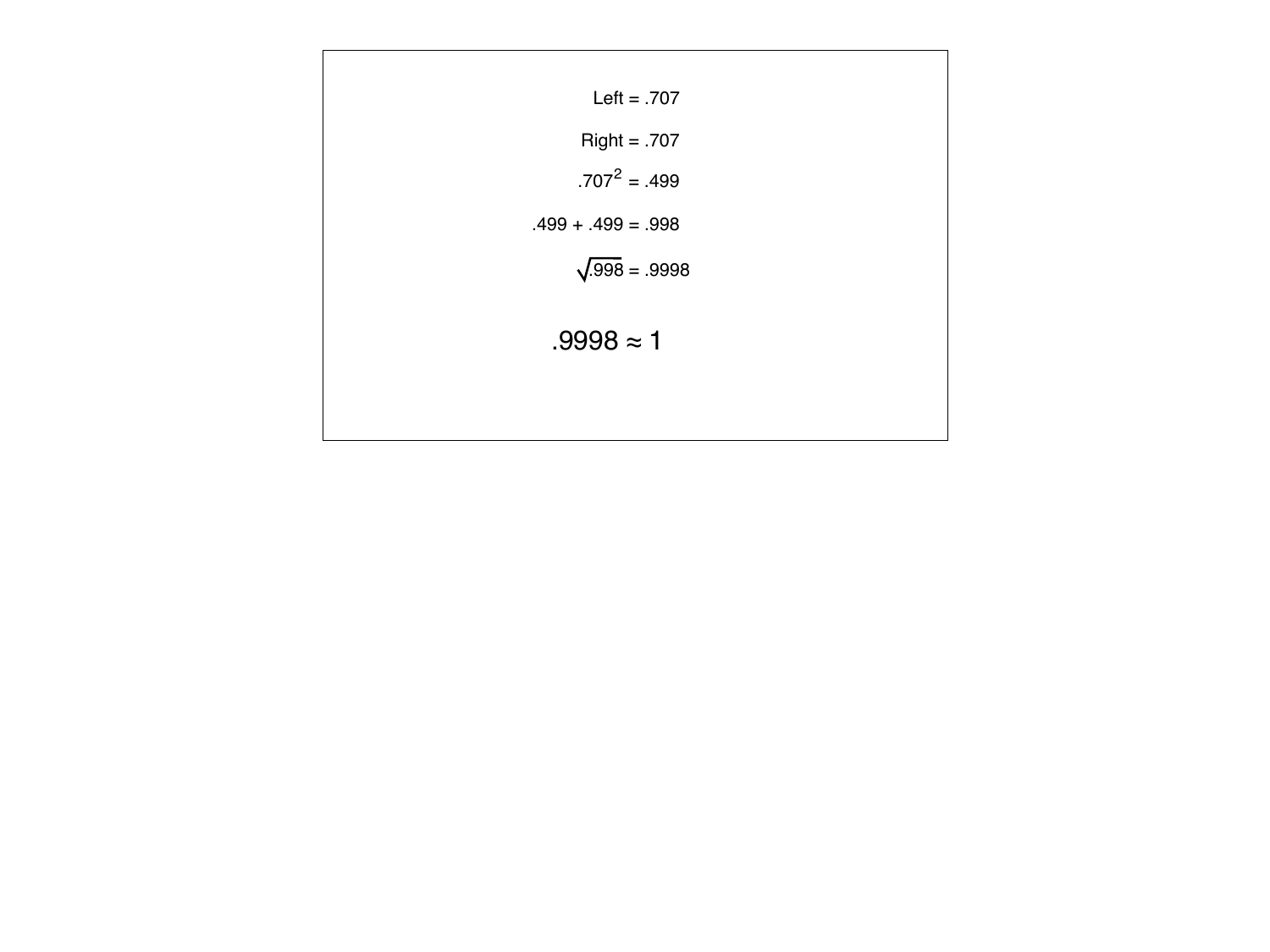

sin/cos pan sin(π/2)\*position cos(π/2)\*position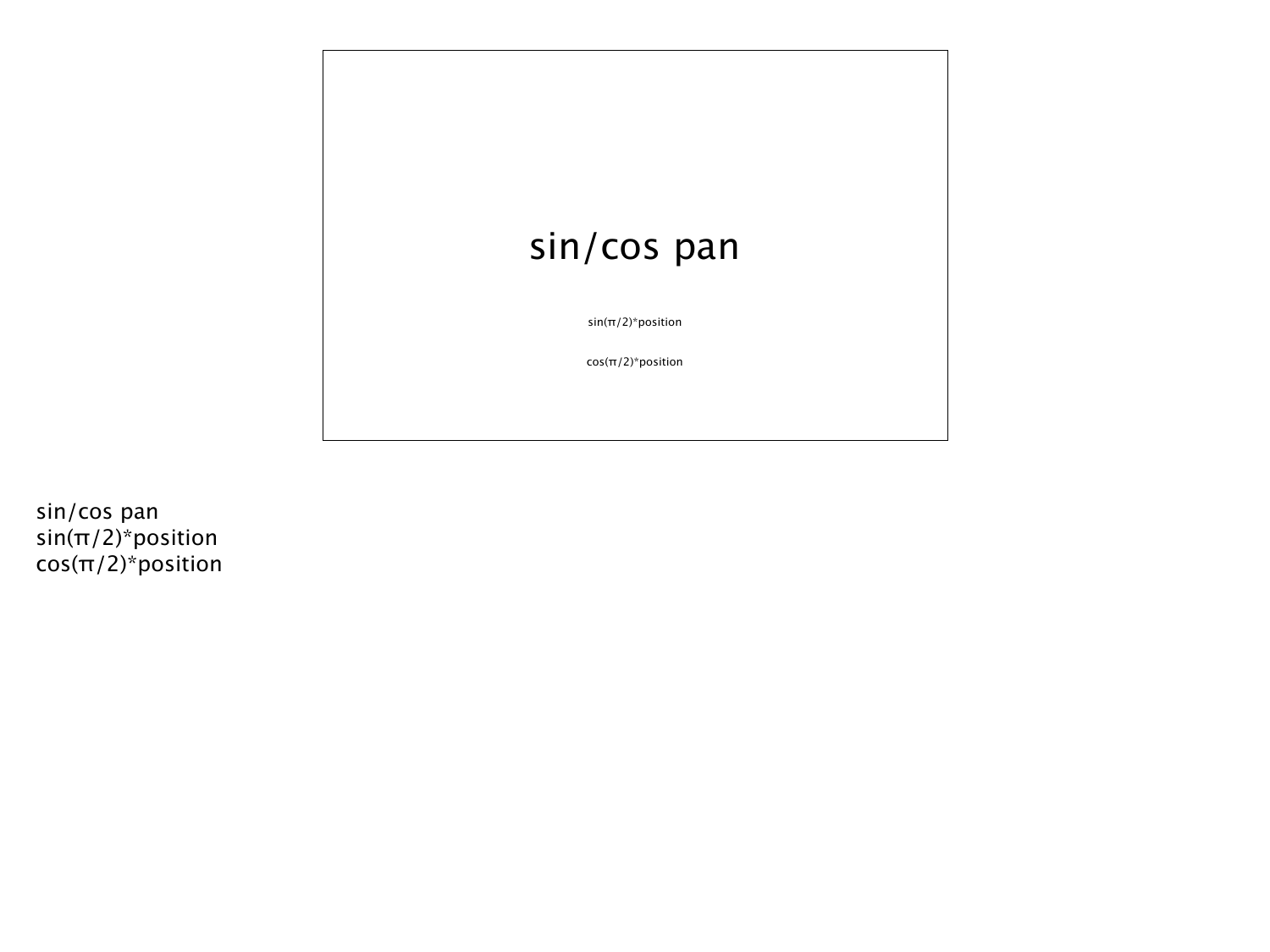

cos(π/2)\*position sin(π/2)\*position sin/cos pan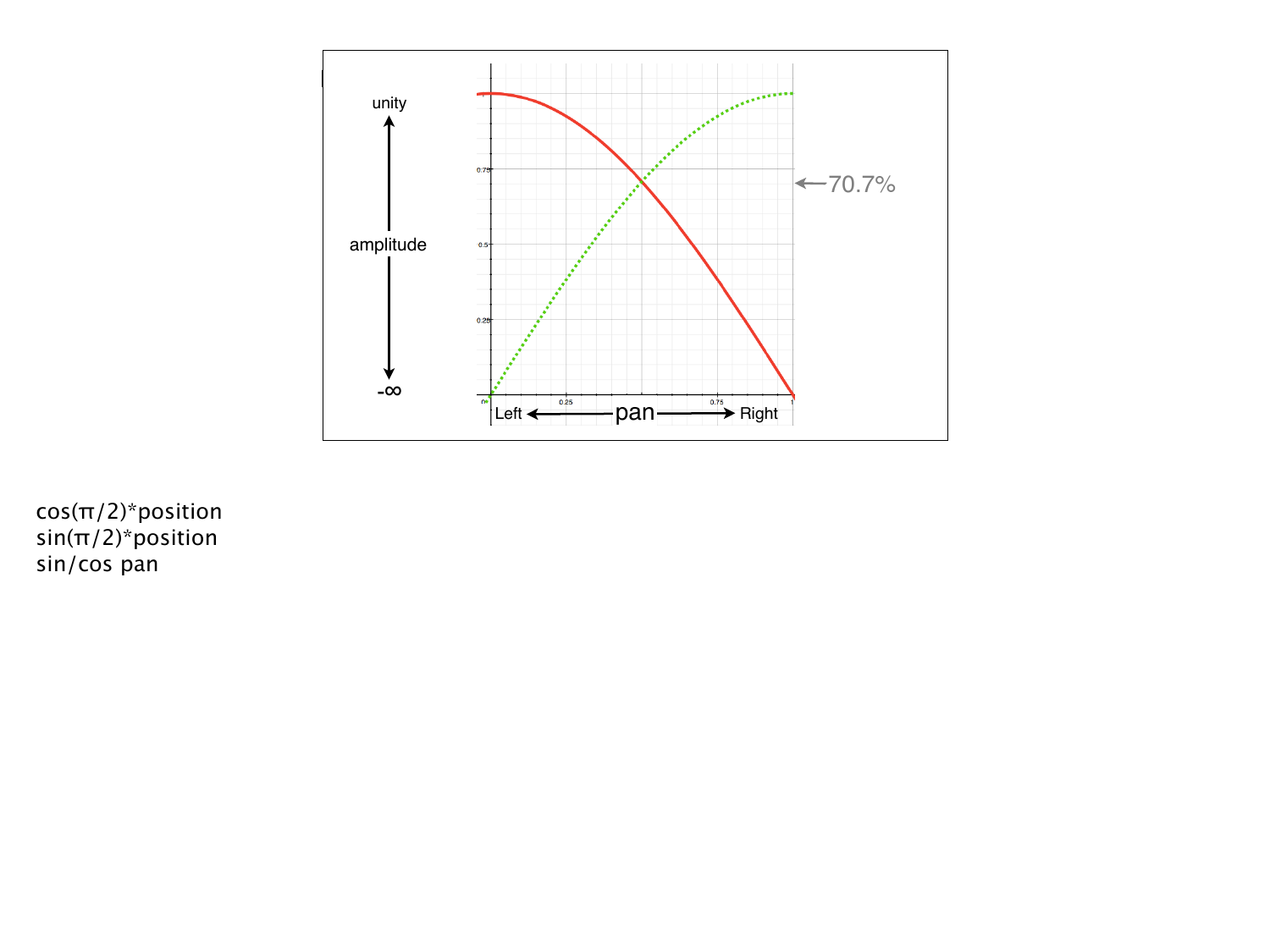

square root of the sum of the squares...<br>CAUTION: Bump when this is summed to MONO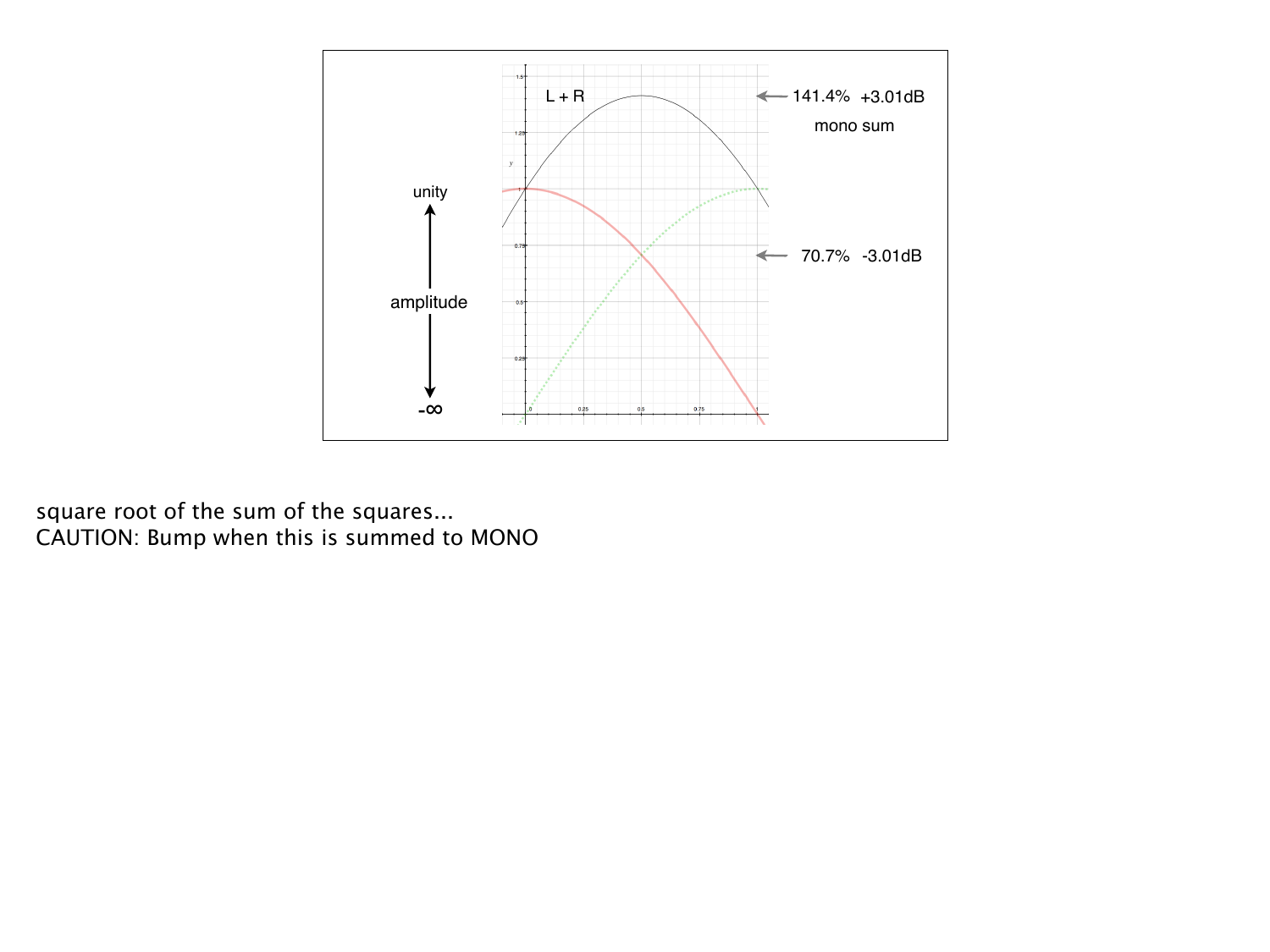

the perceived intensity of two or more sounds played together is proportional to the square root of the sum of the squares of the individual amplitudes: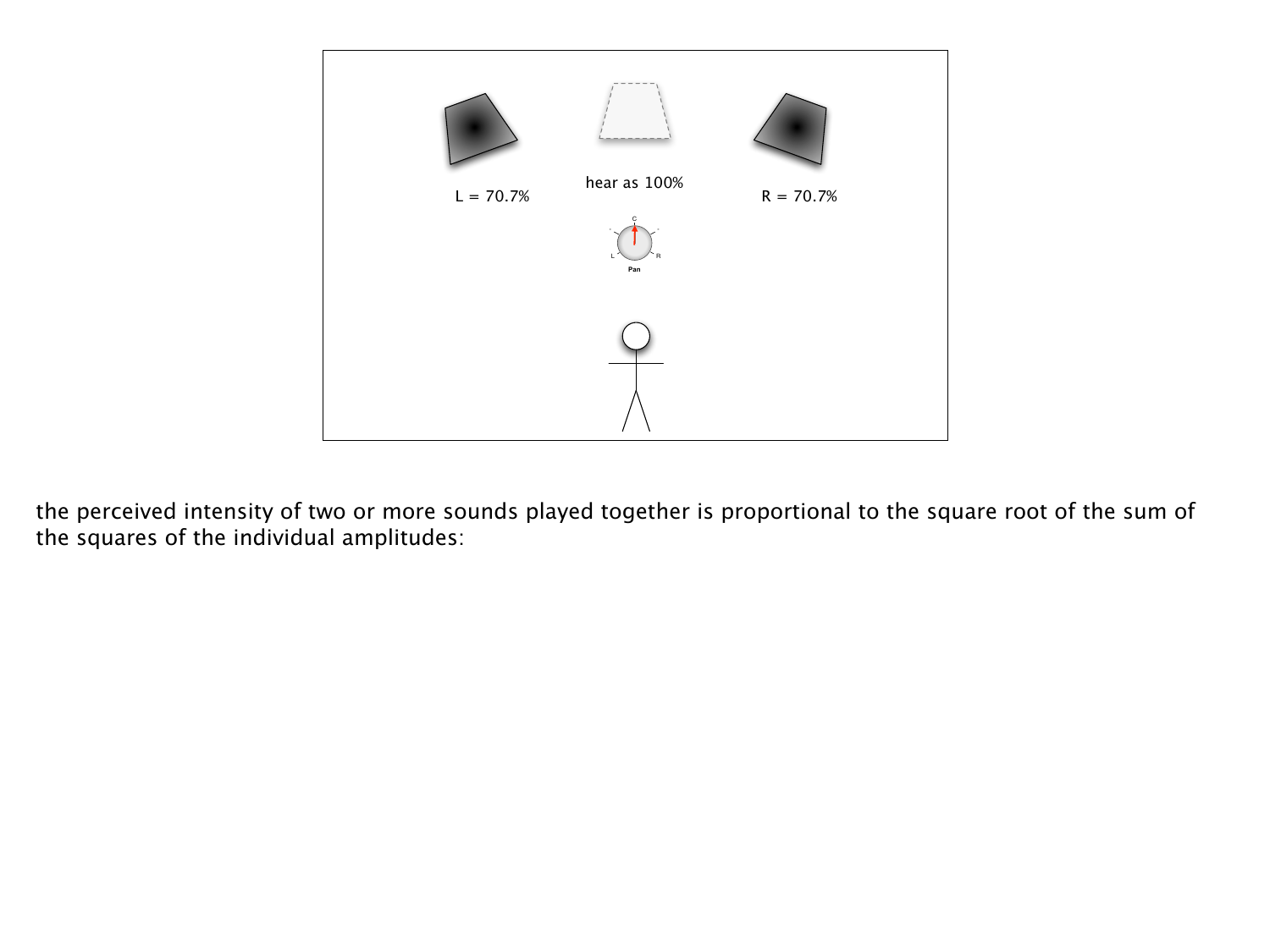

## Fantasound Pan Pot

A special two-gang volume-control was then designed with complementary attenuations in the two circuits such that the sum of the attenuations, expressed as power ratios, equaled a constant. The formula for the relationship **attenuations is:**



**where A and B represent the two attenuations, expressed in decibels. Typical attenuation curves are shown in Fig. 1.**